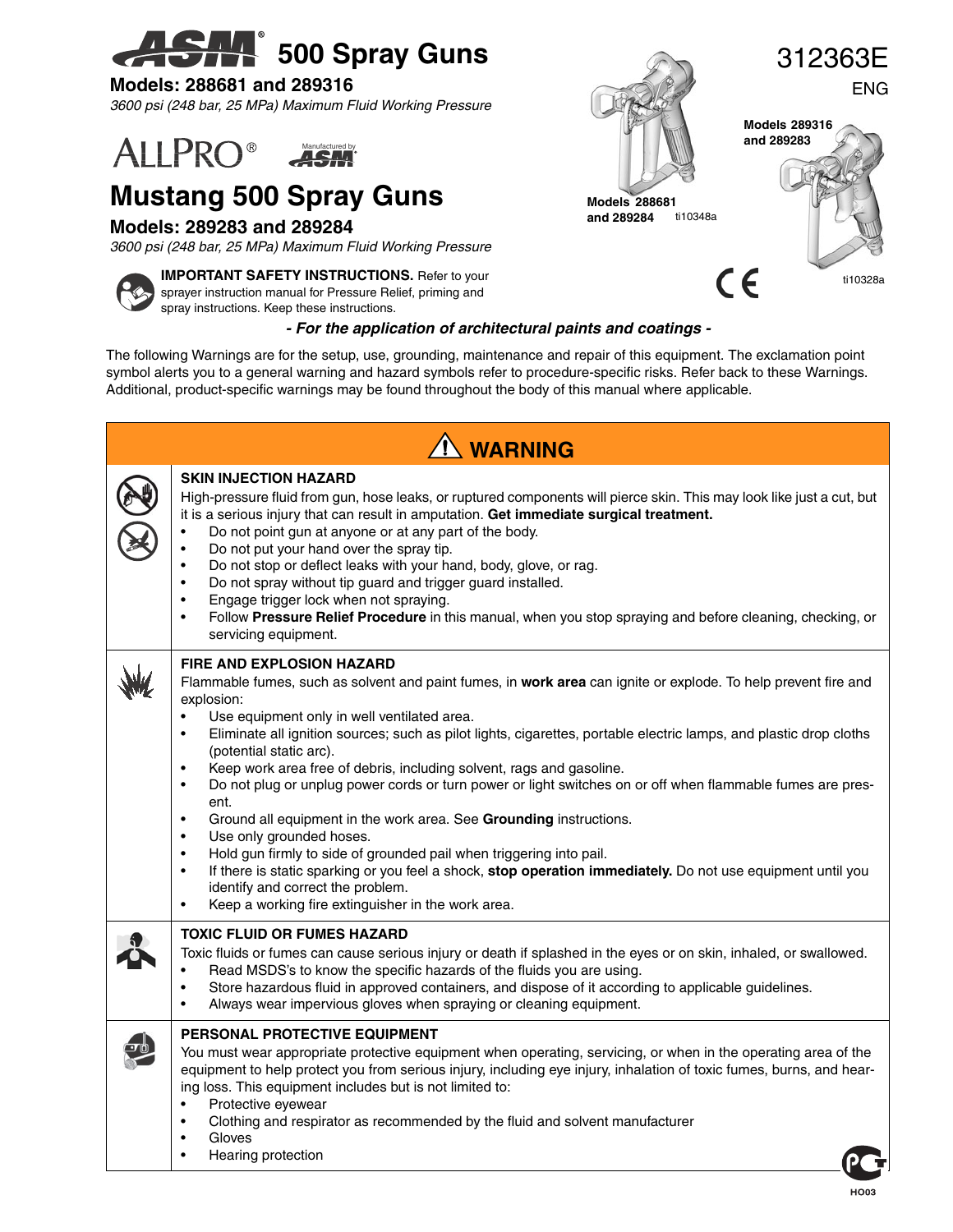| <b>N</b> WARNING |                                                                                                                                                                                                                                                                                                                                                                                                                                                                                                                                                                                                                                                                                                                                                                                                                                                                                                                                                                                                                                                                                                                                                                                                                                                                          |  |  |  |  |
|------------------|--------------------------------------------------------------------------------------------------------------------------------------------------------------------------------------------------------------------------------------------------------------------------------------------------------------------------------------------------------------------------------------------------------------------------------------------------------------------------------------------------------------------------------------------------------------------------------------------------------------------------------------------------------------------------------------------------------------------------------------------------------------------------------------------------------------------------------------------------------------------------------------------------------------------------------------------------------------------------------------------------------------------------------------------------------------------------------------------------------------------------------------------------------------------------------------------------------------------------------------------------------------------------|--|--|--|--|
|                  | <b>EQUIPMENT MISUSE HAZARD</b><br>Misuse can cause death or serious injury.<br>Do not operate the unit when fatigued or under the influence of drugs or alcohol.<br>Do not exceed the maximum working pressure or temperature rating of the lowest rated system component.<br>$\bullet$<br>See Technical Data in all equipment manuals.<br>Use fluids and solvents that are compatible with equipment wetted parts. See Technical Data in all equip-<br>$\bullet$<br>ment manuals. Read fluid and solvent manufacturer's warnings. For complete information about your mate-<br>rial, request MSDS forms from distributor or retailer.<br>Check equipment daily. Repair or replace worn or damaged parts immediately with genuine manufacturer's<br>$\bullet$<br>replacement parts only.<br>Do not alter or modify equipment.<br>$\bullet$<br>Use equipment only for its intended purpose. Call your distributor for information.<br>$\bullet$<br>Route hoses and cables away from traffic areas, sharp edges, moving parts, and hot surfaces.<br>$\bullet$<br>Do not kink or over bend hoses or use hoses to pull equipment.<br>$\bullet$<br>Keep children and animals away from work area.<br>$\bullet$<br>Comply with all applicable safety regulations.<br>$\bullet$ |  |  |  |  |
|                  | <b>PRESSURIZED ALUMINUM PARTS HAZARD</b><br>Do not use 1,1,1-trichloroethane, methylene chloride, other halogenated hydrocarbon solvents or fluids containing<br>such solvents in pressurized aluminum equipment. Such use can cause serious chemical reaction and equipment<br>rupture, and result in death, serious injury, and property damage.                                                                                                                                                                                                                                                                                                                                                                                                                                                                                                                                                                                                                                                                                                                                                                                                                                                                                                                       |  |  |  |  |

### **Related Manuals**

This manual is available in the following languages.

| Manual | Language |
|--------|----------|
| 312364 | Spanish  |
| 312365 | French   |

### **Pressure Relief Procedure**



Follow this **Pressure Relief Procedure** whenever you are instructed to relieve pressure, stop spraying, check or service equipment, or install or clean spray tip.

- 1. Turn OFF power and turn sprayer pressure control to lowest pressure setting.
- 2. Hold gun against side of flushing pail. Trigger gun into pail to relieve pressure.

If you suspect spray tip or hose is clogged or that pressure has not been fully relieved after following the steps above, VERY SLOWLY loosen tip guard retaining nut or hose end coupling to relieve pressure gradually, then loosen completely. Clear hose or tip obstruction.

### **Gun Trigger Lock**



To prevent injury when the gun is not in use, always engage the gun's trigger lock if unit is being shut down or left unattended.



### **Setup**



Make sure sprayer is turned off and unplugged from power source. Refer to your sprayer instruction manual for priming and spray instructions.

### **Connect Gun to Sprayer**

- 1. Attach supply hose to sprayer fluid outlet.
- 2. Attach other end of supply hose to gun swivel. Use two wrenches (one on the swivel and one on the hose) to tighten all connections securely.
- 3. Refer to sprayer instruction manual for priming instructions.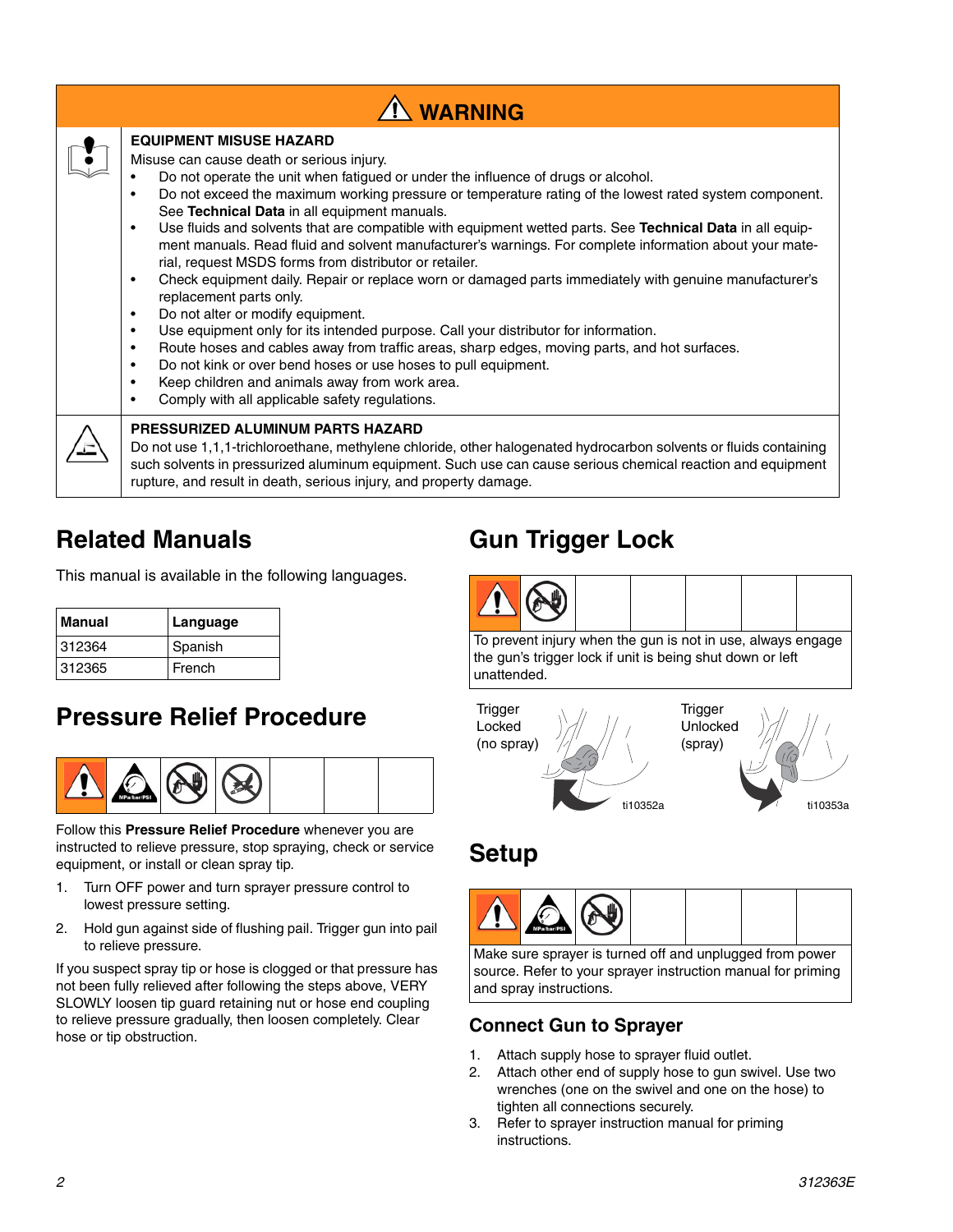### **Install Tip and Guard on Gun**



- 1. **Relieve Pressure**. Engage trigger lock.
- 2. Using a pencil or similar object, insert seal (16) into back of guard.
- 3. Install guard (2) over end of gun.
- 4. Insert tip (15) in guard. Tighten retaining nut.

### **Operation**



#### **Spraying**

- 1. Disengage trigger lock.
- 2. Be sure the arrow shaped tip faces forward (spray).
- 3. Hold gun perpendicular and approximately 12 in. (304 mm) from surface. Move gun first, then pull gun trigger to spray a test pattern.
- 4. Slowly increase pump pressure until coverage is uniform and even (see sprayer instruction manual for additional information).

### **Aligning Spray**

- 1. **Relieve Pressure**. Engage trigger lock.
- 2. Loosen guard retaining nut.
- 3. Align guard horizontally to spray a horizontal pattern, vertically to spray a vertical pattern.



### **Clearing Clogs**

- 1. Engage trigger lock.
- 2. Rotate tip 180°. Disengage trigger lock. Trigger gun into pail or onto ground to remove clog.
- 3. Engage trigger lock. Rotate tip 180° back to spray position.

### **Cleanup**

Flush gun after each work shift and store in a dry location. Do not leave the gun or any parts in water or cleaning solvents.

### **Parts**



| Ref | Part   | <b>Description</b>                    | Qty |
|-----|--------|---------------------------------------|-----|
| 1   | 288817 | DIFFUSER/SEAT KIT                     |     |
|     |        | (includes 1a, 1b, 1c)                 |     |
| 1a  |        | SEAT, valve                           | 1   |
| 1b  |        | <b>NEEDLE</b>                         | 1   |
| 1c  |        | NUT, lock                             |     |
| 2   | 248200 | GUARD, tip                            |     |
| 3   | 255126 | TRIGGER, 4 finger (288681, 289284)    |     |
|     | 255127 | TRIGGER, 2 finger (289316, 289283)    |     |
| 4   | 195495 | GUARD, trigger                        |     |
| 5   | 287412 | HANDLE, gun                           |     |
| 6   | 4433-2 | FILTER, mesh 50, white (standard)     |     |
|     | 4434-2 | FILTER, mesh 100, yellow (optional)   |     |
|     | 4435-2 | FILTER, mesh 200, red (optional)      |     |
|     | 4436-2 | FILTER, mesh 30, green (optional)     |     |
| 7   | 4418   | SEAL, sleeve                          |     |
| 8   | 277430 | CAP, end                              | 1   |
| 10  | 115484 | PIN, actuator                         | 2   |
| 15  | 69-517 | TIP, reversible, 517                  | 1   |
| 16  | 195558 | SEAT, cylinder                        |     |
| 17  | 115524 | <b>GASKET</b>                         |     |
| 21  | 277429 | HOUSING, fluid                        |     |
| 32  | 177538 | STUD, trigger                         |     |
| 33  | 105334 | NUT, lock, hex                        | 1   |
| 38  | 15K101 | GUARD, 2 finger (289316, 289283 only) | 1   |
| 39  | 100002 | SCREW, set (289316, 289283 only)      |     |